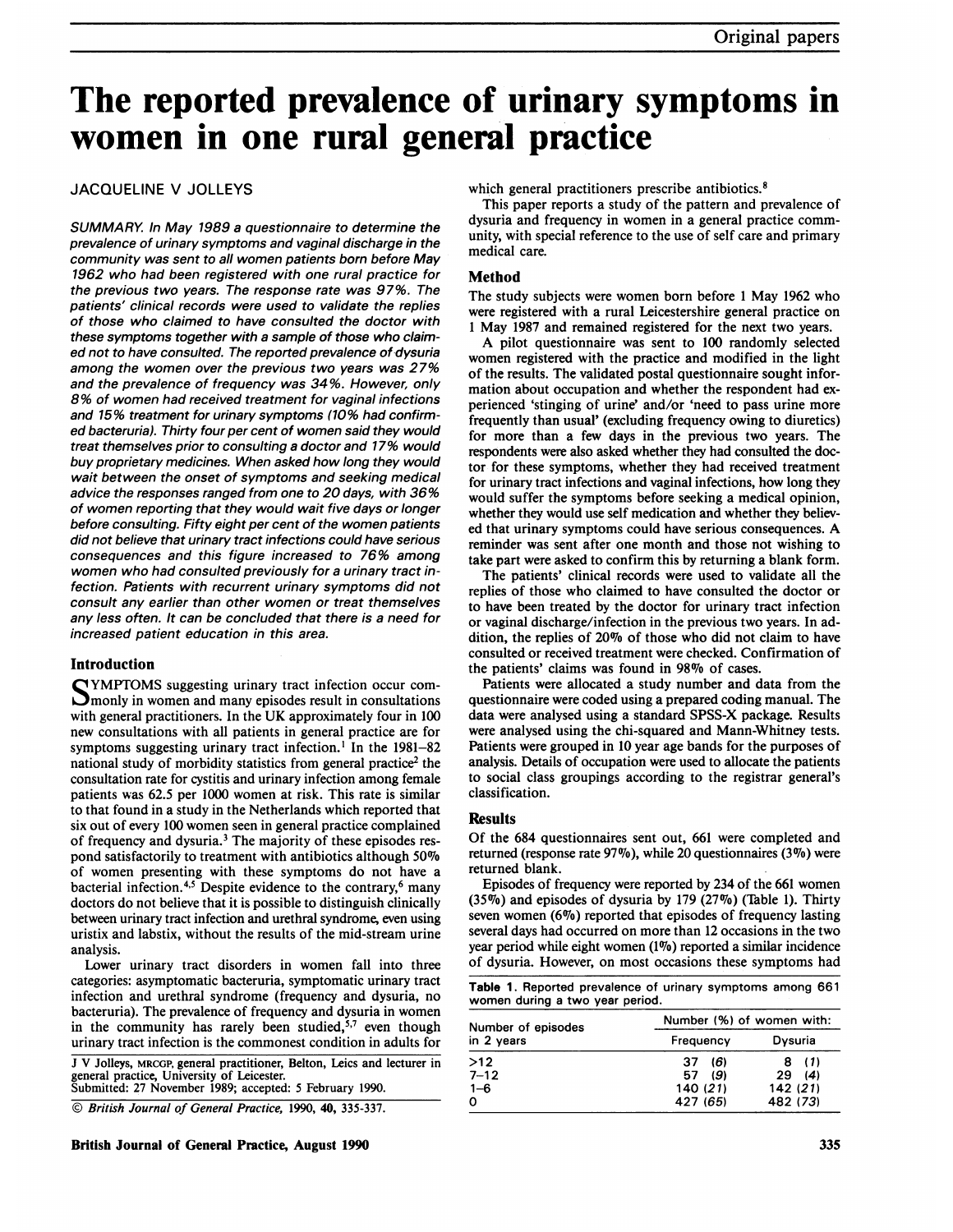not resulted in a consultation. The 38 women reporting frequency or dysuria on more than 12 occasions consulted between one: and three times over the two year period for symptoms suggesting urinary tract infection (total 59 occasions, mean 1.6 consultations per woman). The infection was cohtfirmed in 51 of the 59 cases (86%).

Younger age groups reported significantly more episodes of frequency and dysuria and they also suffered significantly more episodes of urinary tract infection and vaginal infections than older age groups, the prevalences bearing an inverse relationship to increasing age (Table 2). The younger age groups  $(25-34)$ and 35-44 years) did not report any association between urinary symptoms and the menses or recent intercourse.

Over the two year period 100 women had been treated for urinary tract infection (15%) and 64 (10%) had confirmed bacteruria on laboratory testing of a mid-stream urine sample. Forty eight women had been treated for vaginal infection (7%), diagnosed by the clinical presentation of unpleasant vaginal discharge and soreness or itching of the vagina. In 37 cases a high vaginal swab confirmed infection with either candida (34 cases) or trichomonas (three cases).

Four hundred and ninety four women replied to the question 'How long would you wait between the onset of symptoms and seeking medical advice?' The range of responses was one to 20 days. Sixty one patients (12%) said that they would seek immediate attention, 99 (20%) would consult by the second day, 101 (20%) by the third, 49 (10%) by the fourth, 52 (11%) by the fifth,and 107 (22%) one week after the onset of symptoms. Only 15 women  $(3\%)$  said that they would wait longer than two weeks before seeking medical advice. There was no statistically significant difference in the delay in consultation between social classes or between women who had received treatment for a urinary tract infection in the past and those who had not.

When asked about self medication 225 of the 661 women (34%) said that they would treat themselves with fluids and/or proprietary medicines before seeking medical advice. One hundred and fifty nine women  $(24\%)$  said that they would increase their fluid intake and  $109$  (16%) stated specifically that they would drink lemon barley water. A total of 113 patients (17%) would buy proprietary medicine. Significantly more 25-34 year olds would purchase over-the-counter medicines than 55-64 year olds and those aged 65 years and over (470o versus 16% and 8% respectively;  $\chi^2 = 26.1$ , df = 4, P<0.001). Those aged 45-54 years were more likely to drink lemon barley water than the older  $(55-64 \text{ and } 65+ \text{ years})$  and younger  $(25-34 \text{ and } 35-44 \text{ years})$ age groups (37% versus  $16\%$ ,  $14\%$  and  $13\%$ ,  $20\%$  respectively;  $\chi^2$  = 14.1, df = 4, P<0.01). The proportion of women who would treat their symptoms by increasing their fluid intake bore an inverse relationship to their age (38%, 42%, 39%, 18% and 16%;  $\chi^2$  = 21.9, df = 4, P<0.001). More women in social classes 1 and 2 combined (40%) would treat themselves than those in social classes 3 and 4 (33%) and social class  $5(21\%)$  (Table 3). Similarly more women in social classes <sup>1</sup> and 2 combined (23%) would purchase medicines than those in social classes 3 and 4 (16%) and social class  $5$  (11%) (Table 3). No significant association was found between the level of self medication and previous treatment by a general practitioner for a urinary tract infection.

Six hundred and one women replied to the question 'Do you believe that urinary tract infections could have serious consequences?' -381 women (63%) said 'no' and 220 (37%) said 'yes'. This pattern of response was repeated in all age bands. Surprisingly, a significantly lower proportion of women who had previously consulted for a urinary tract infection (24%, 23/96) believed that urinary infections could have possible serious sequelae than women who had not (39%, 197/505) ( $\chi^2$  = 7.2, df=1,  $P<0.01$ ).

Table 2. Reported prevalence of urinary symptoms, urinary tract infections (UTI) and vaginal infections by age group.

| Age<br>group<br>(years) | <b>Number</b><br>οf<br>women | % of women with: |                                                                           |          |                       |
|-------------------------|------------------------------|------------------|---------------------------------------------------------------------------|----------|-----------------------|
|                         |                              | Frequency        | Dvsuria                                                                   | UΤI      | Vaginal<br>infections |
| 25–34                   | 88                           | 43               | 37                                                                        | 26       | 19                    |
| 35-44                   | 186                          | 37               | 30                                                                        | 15       | 10                    |
| 45–54                   | 131                          | 39               | 31                                                                        | 13       | 5                     |
| 55–64                   | 101                          | -31              | 20                                                                        | 15       | 2                     |
| 65+                     | 155                          | 29               | 20                                                                        | 12       | 2                     |
|                         |                              | P<0.001          | $\chi^2$ = 24.8 $\chi^2$ = 11.3 $\chi^2$ = 10.3 $\chi^2$ = 46.6<br>PC0.05 | P < 0.05 | PC0.001               |

Table 3. Reported use of self-treatment and purchased medicines by social class.

| Social class | Number of<br>women | % who would<br>self-treat | % who would<br>purchase<br>medicines |
|--------------|--------------------|---------------------------|--------------------------------------|
|              | 23                 | 30                        | 13                                   |
| 2            | 139                | 42                        | 25                                   |
| 3            | 282                | 36                        | 18                                   |
| 4            | 151                | 28                        | 12                                   |
| 5            | 66                 | 21                        | 11                                   |
| Total        | 661                | 34                        | 17                                   |

#### **Discussion**

In the two year study period 35% of women reported that they had experienced episodes of frequency lasting several days, and  $27\%$  reported dysuria. Walker and colleagues<sup>5</sup> found that  $22\%$ of women aged 20-54 years had suffered dysuria in the previous year. The difference between this figure and that found in this study may be explained by the difference in length of the study period and in the age range studied.

This study confirms the already documented<sup>2</sup> trend for younger, sexually active women to suffer more urinary symptoms and infections than their older and less sexually active counterparts. However, the true morbidity and mortality resulting from these infections is difficult to assess. Urinary tract infection is an important cause of days lost from work by women employees; an American survey conducted by the Department of Health and Education and Science in 1970 found that 45 days were lost per 100 female employees per year. Urinary tract infection encompasses a wide variety of clinical conditions with microbial invasion of any tissues of the urinary tract. Even though the infection may be limited to a single site initially (the bladder (cystitis) or the urethra (urethritis)) the entire urinary tract is at risk of bacterial invasion.

The European dialysis transplant registry<sup>9</sup> showed that chronic pyelonephritis, the possible end result of recurrent urinary tract infection, accounted for 12% of cases of end-stage kidney failure. The American Medical Association also reported that 13% of renal transplants were due to pyelonephritis.<sup>10</sup> However, for the most part infection is superimposed on a major underlying abnormality which predisposes the kidney to infection. Although a causal association has been demonstrated between bacteruria in early pregnancy and the development of acute pyelonephritis later in pregnancy,<sup>11</sup> prospective studies in non-pregnant women have failed to show that bacteria leads to chronic pyelonephritis which progresses to renal impairment.

This study has demonstrated a lack of knowledge about urinary tract infections among women; only 37% believed that